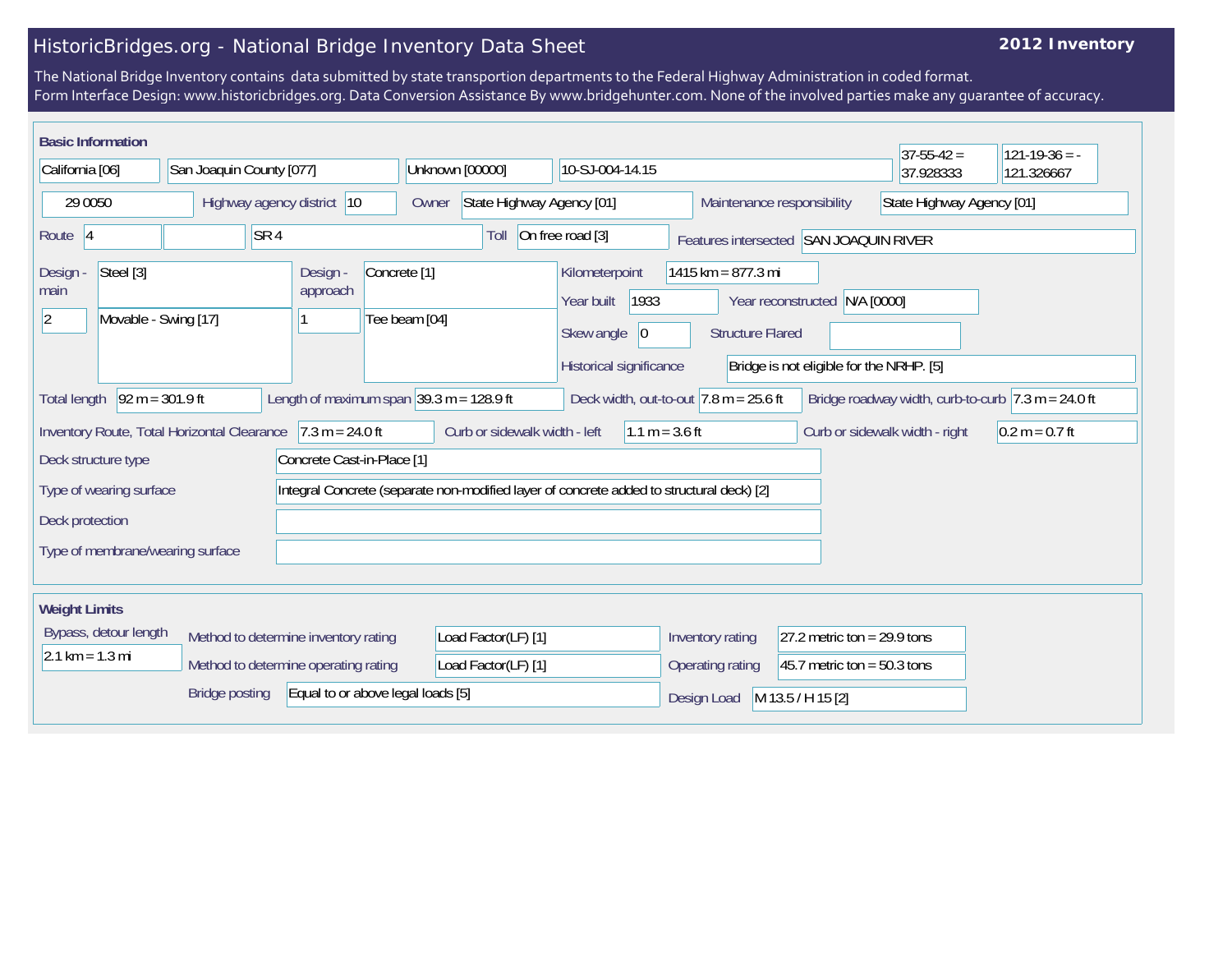| <b>Functional Details</b>                                                                                                             |                                                                                                                            |  |  |  |  |  |  |  |  |
|---------------------------------------------------------------------------------------------------------------------------------------|----------------------------------------------------------------------------------------------------------------------------|--|--|--|--|--|--|--|--|
| 19950<br>Average daily truck traffi<br>Average Daily Traffic                                                                          | Year 2009<br>2033<br>Future average daily traffic<br>16833<br> 17<br>%<br>Year                                             |  |  |  |  |  |  |  |  |
| Road classification<br>Other Principal Arterial (Urban) [14]                                                                          | Approach roadway width<br>Lanes on structure 2<br>$8.8 m = 28.9 ft$                                                        |  |  |  |  |  |  |  |  |
| Type of service on bridge Highway-pedestrian [5]                                                                                      | Bridge median<br>Direction of traffic 2 - way traffic [2]                                                                  |  |  |  |  |  |  |  |  |
| Parallel structure designation<br>No parallel structure exists. [N]                                                                   |                                                                                                                            |  |  |  |  |  |  |  |  |
| Waterway [5]<br>Type of service under bridge                                                                                          | Navigation control on waterway (bridge permit required). [1]<br>Navigation control<br>Lanes under structure<br>$ 0\rangle$ |  |  |  |  |  |  |  |  |
| Navigation horizontal clearance $31.1 m = 102.0 ft$<br>$4.6 m = 15.1 ft$<br>Navigation vertical clearanc                              |                                                                                                                            |  |  |  |  |  |  |  |  |
| Minimum vertical clearance over bridge roadway<br>Minimum navigation vertical clearance, vertical lift bridge<br>$4.9 m = 16.1 ft$    |                                                                                                                            |  |  |  |  |  |  |  |  |
| Minimum lateral underclearance reference feature Feature not a highway or railroad [N]                                                |                                                                                                                            |  |  |  |  |  |  |  |  |
| Minimum lateral underclearance on left $0 = N/A$<br>Minimum lateral underclearance on right $ 0 = N/A$                                |                                                                                                                            |  |  |  |  |  |  |  |  |
| Minimum vertical underclearance reference feature Feature not a highway or railroad [N]<br>Minimum Vertical Underclearance $ 0 = N/A$ |                                                                                                                            |  |  |  |  |  |  |  |  |
| Appraisal ratings - underclearances N/A [N]                                                                                           |                                                                                                                            |  |  |  |  |  |  |  |  |
|                                                                                                                                       |                                                                                                                            |  |  |  |  |  |  |  |  |
| <b>Repair and Replacement Plans</b>                                                                                                   |                                                                                                                            |  |  |  |  |  |  |  |  |
| Type of work to be performed                                                                                                          | Work to be done by contract [1]<br>Work done by                                                                            |  |  |  |  |  |  |  |  |
| Other structural work, including hydraulic<br>replacements. [38]                                                                      | Bridge improvement cost<br>1644000<br>328000<br>Roadway improvement cost                                                   |  |  |  |  |  |  |  |  |
|                                                                                                                                       | $92 m = 301.9 ft$<br>Length of structure improvement<br>Total project cost<br>2762000                                      |  |  |  |  |  |  |  |  |
|                                                                                                                                       | 2010<br>Year of improvement cost estimate                                                                                  |  |  |  |  |  |  |  |  |
|                                                                                                                                       | Border bridge - state<br>Border bridge - percent responsibility of other state                                             |  |  |  |  |  |  |  |  |
|                                                                                                                                       | Border bridge - structure number                                                                                           |  |  |  |  |  |  |  |  |